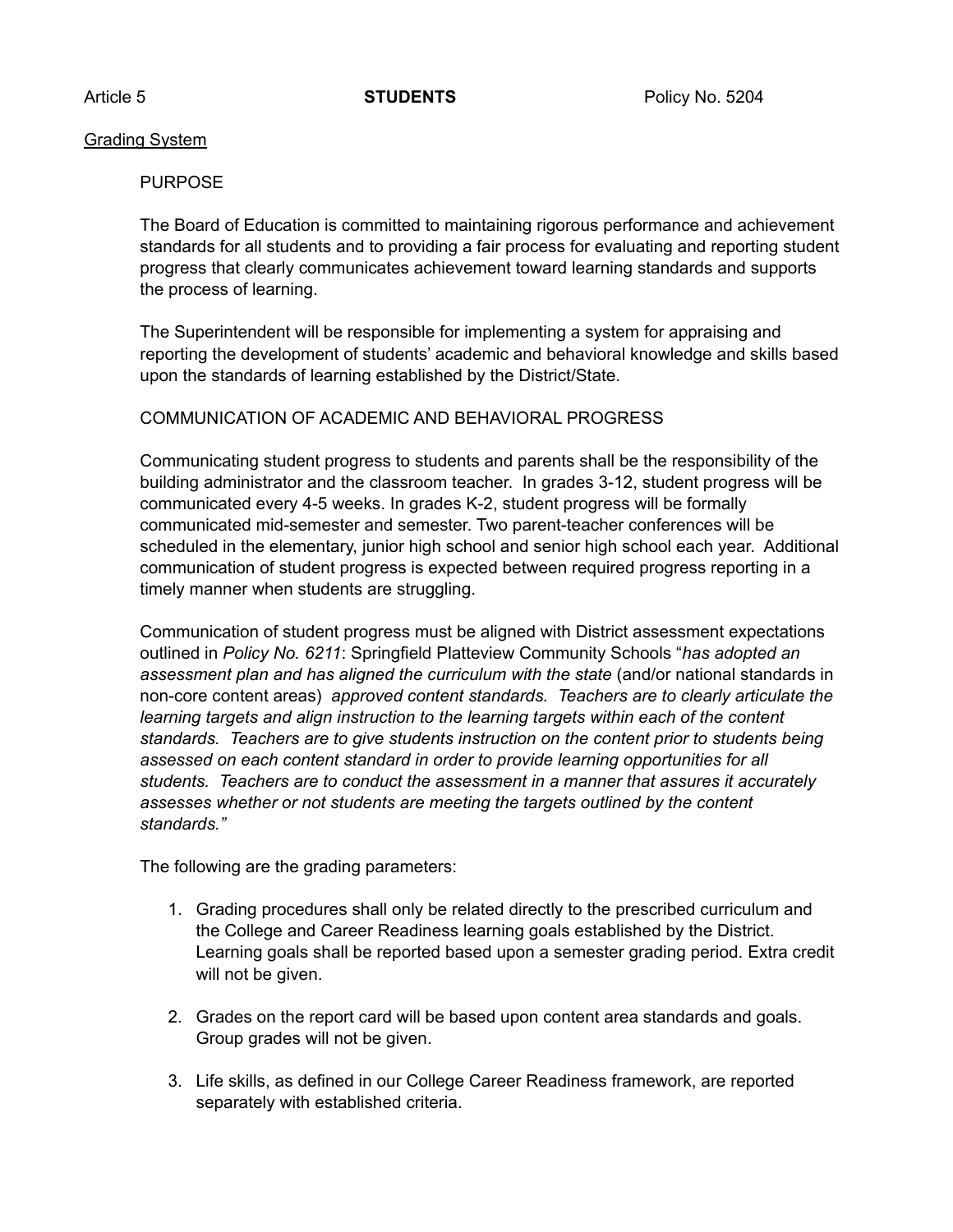- a. Effort, participation, attitude, and other behaviors shall not be included in grades but will be reported separately unless they are a stated part of a learning goal established by the District/State.
- b. Late work and incomplete work (formative assessments such as homework) shall be handled as follows:
	- i. Students are expected to complete all required formative work through each summative assessment period.
	- ii. Before summative assessments, teachers may set due dates and deadlines for all marked work that will be part of a student grade.
	- iii. In determining semester grades, teachers must decide whether they have sufficient evidence of achievement. Work that is not submitted will be identified as **I** (Incomplete). Zeros will not be used unless the student fails to complete required work prior to the student taking the summative/unit assessment. Penalties on late work shall not exceed 10% if it is turned in prior to the student taking the summative/unit assessment.
- c. Absences shall be handled as follows:

 i. Students shall not be penalized for excused absences. Course work during unexcused absences will be treated as late work.

 ii. Students with excused absences shall be given at least 1 day, per day of absence, for make-up opportunities for all missed assignments/assessments (marked work that will be part of student grades) without penalty.

> iii. See each school's student-parent handbook for additional attendance procedures/policies.

- 4. Summative/unit assessments shall be determined as follows:
	- a. Grades from formative assessment shall not exceed 30% of overall grade.
	- b. Summative assessments shall account for at least 70% of the overall grade.
	- **c. Students who fail a summative assessment are given an opportunity to retake an assessment. In grades K-5, second chance assessment opportunities shall be made available to students who score "Progressing" or below. In grades 6-8, second chance assessment opportunities shall be made available to students who score below a 79%. All students must follow teacher guidelines for second chance assessment opportunities. The highest grade a student can attain on a second chance summative assessment is a 79% or "Proficient". Retake opportunities are not available for finals assessments or finals projects.**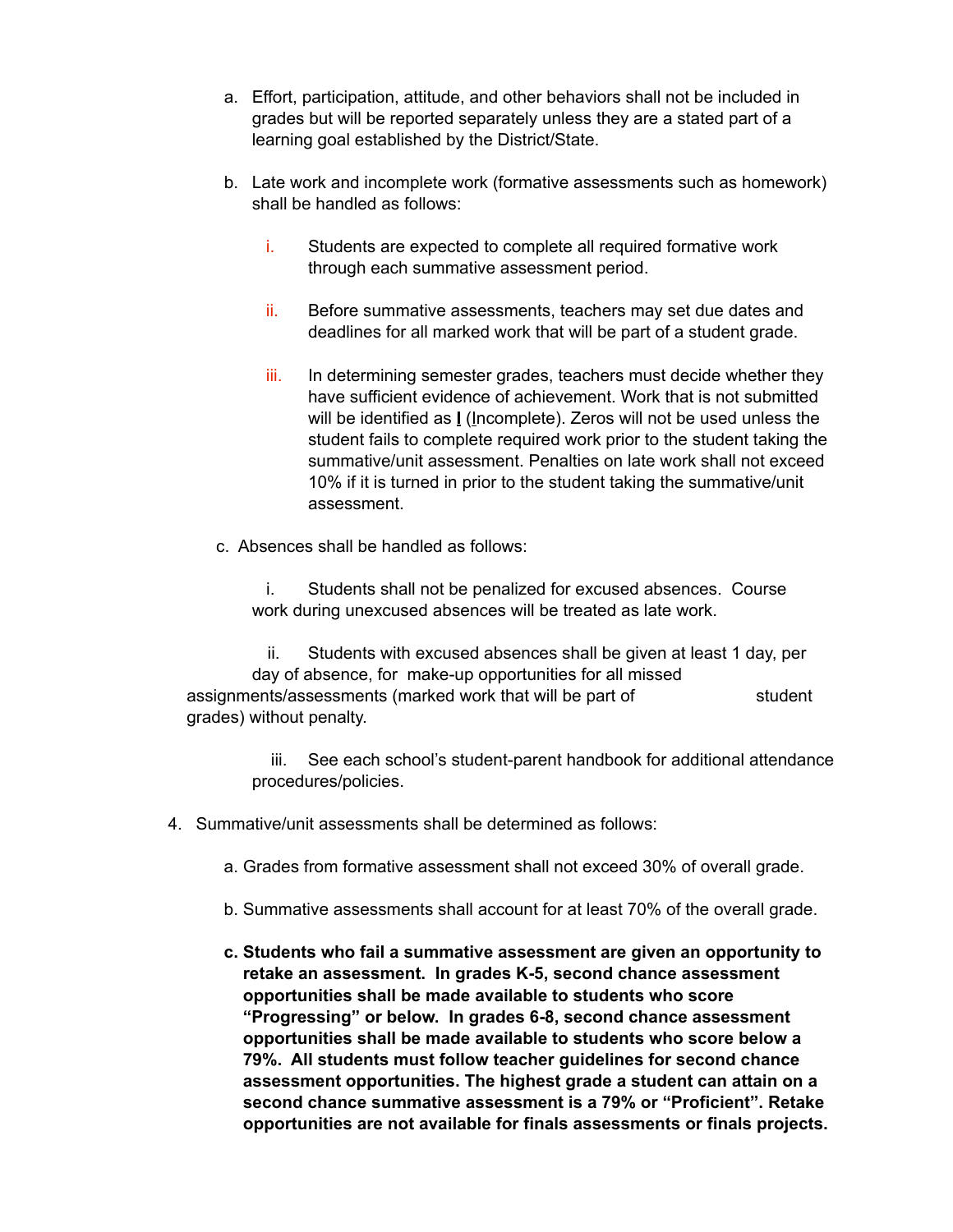**In grades 9-12, second chance assessment opportunities shall be made available to students who would like a retake to improve their assessment/project score. All students must follow the department guidelines for second chance assessment opportunities. Students who are enrolled in dual credit courses will follow the partnering institute's guidelines and complete a credit intention form that will be on file at Platteview High School. The highest grade a student can attain on a second chance summative assessment is a 100%. Retake opportunities are not available for finals assessments or finals projects.** 

d. Summative projects: If a student does not complete a summative project on the due date, they will have a 10% reduction on their project grade. The student's parents will be informed of a late summative project. On the 5th day the project is late, the student may not receive higher than a 79% on the project grade. If the student does not turn in the project on the 6th day, the student will receive a zero.

| Advanced         | Advanced level of understanding beyond grade level        |
|------------------|-----------------------------------------------------------|
| AD               | expectations.                                             |
| Proficient       | Proficient level indicates a solid understanding of grade |
| PF               | level expectations.                                       |
| Progressing      | Progressing leve indciates a partial understanding of     |
| PG               | grade level expectations.                                 |
| <b>Beginning</b> | Beginning level indicates a limited understanding of      |
| <b>BG</b>        | grade level expectations.                                 |
|                  |                                                           |

e. Grading Scale for grades K-5 and K-6 Specials ( Art, PE and Music):

f. Grading Scale for grades 6-12:

| Letter Grade   | Percentage | Mark Points | Weight (Grades 9-12) |
|----------------|------------|-------------|----------------------|
| $A+$           | 97-100     | 4.0         | 5.0                  |
| $\mathbf{A}$   | 93-96      | 4.0         | 5.0                  |
| $A-$           | 90-92      | 3.67        | 4.67                 |
| $B+$           | 87-89      | 3.33        | 4.33                 |
| $\mathbf B$    | 83-86      | 3.0         | 4.0                  |
| $B-$           | 80-82      | 2.67        | 3.67                 |
| $C+$           | 77-79      | 2.33        | 3.33                 |
| $\overline{C}$ | $73 - 76$  | 2.0         | 3.0                  |
| $C-$           | 70-72      | 1.67        | 2.67                 |
| $D+$           | $67-69$    | 1.33        | 2.33                 |